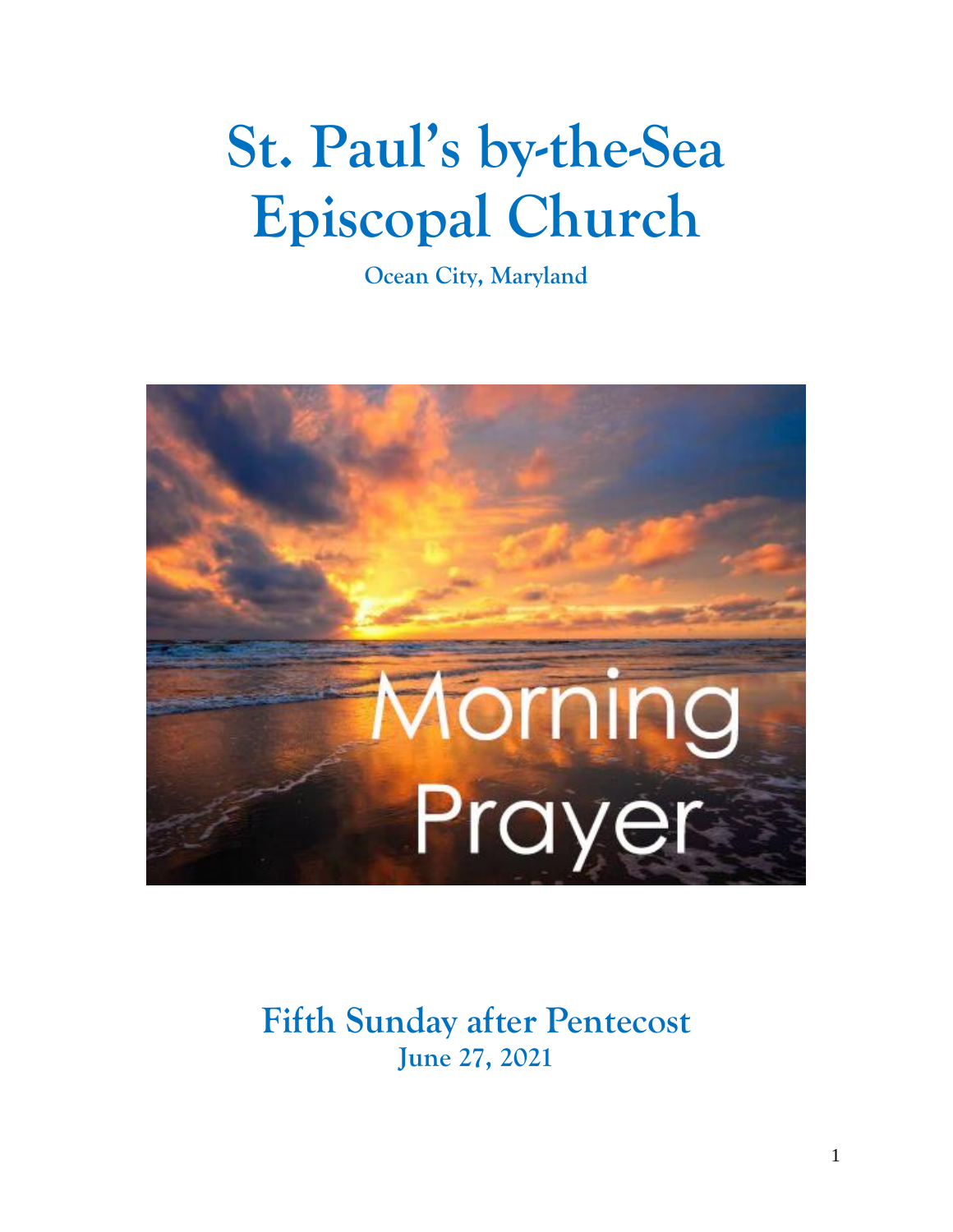## **A Service of Morning Prayer Rite II**

*Welcome to St. Paul's by-the-Sea. Today we are worshipping according to the Order for Daily Morning Prayer Rite II, led by our Licensed Worship Leaders Tom and Debbie Shuster, and our Lectors Nancy Knotts and Andy Diaz. We are reading our lessons today in English and in Spanish. Enjoy the service and thank you for worshipping with us.*

*Today is the Fifth Sunday of Pentecost*

#### **Opening Hymn** Hymnal 411

1 O bless the Lord, my soul! His grace to thee proclaim! And all that is within me join to bless his holy Name!

2 O bless the Lord, my soul! His mercies bear in mind! Forget not all his benefits! The Lord to thee is kind.

3 He will not always chide; he will with patience wait; his wrath is ever slow to rise and ready to abate.

#### **THE GATHERING OF THE FAITHFUL**

#### **Opening Sentences** BCP p. 78

*The Officiant(s) begin the service:*

Send out your light and your truth, that they may lead me, and bring me to your holy hill and to your dwelling. *Psalm 43:3*

#### **Confession of Sin** BCP p. 79

*The Officiant says to the people*

Let us confess our sins against God and our neighbor.

*Silence may be kept.*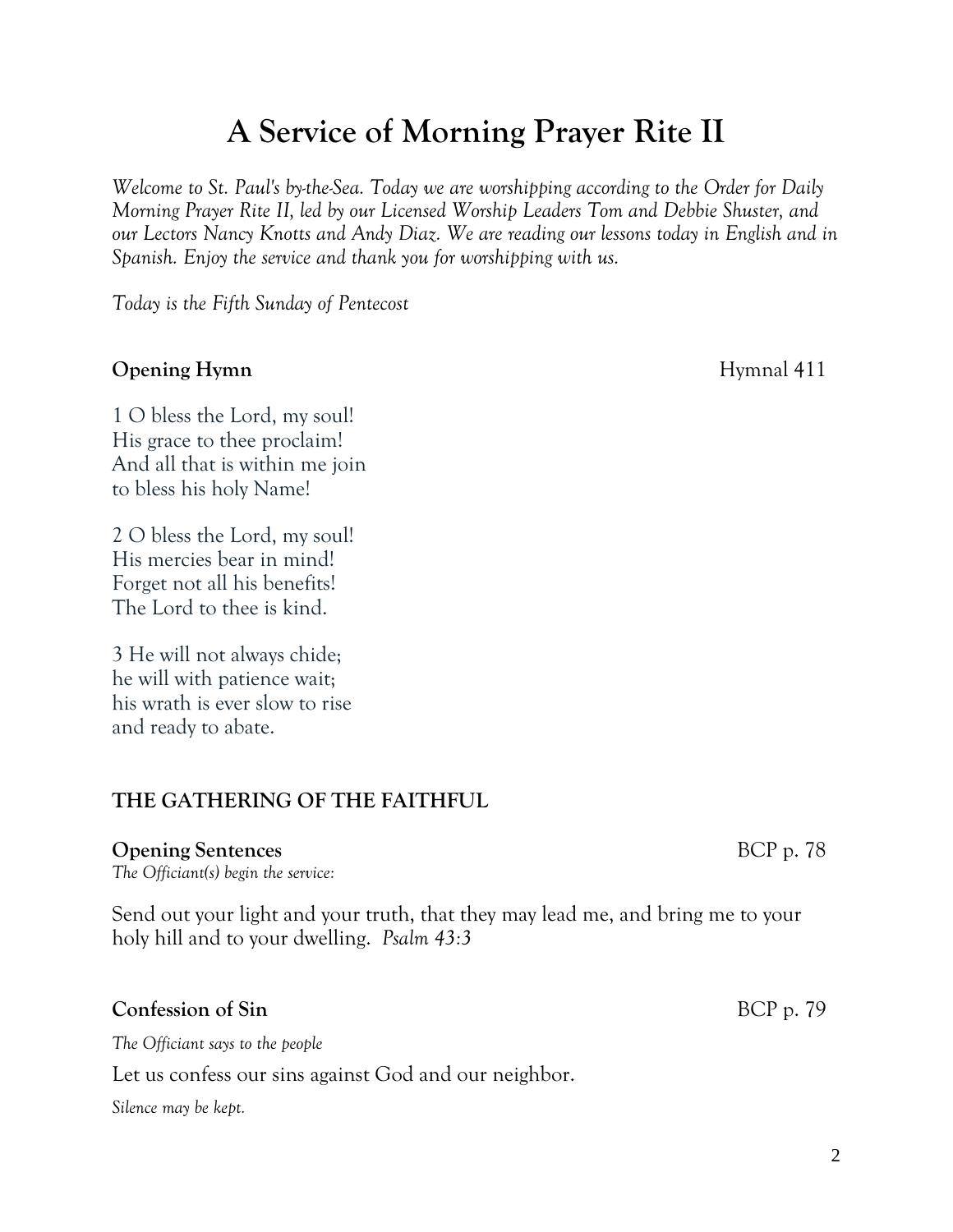*Officiant and People together, all kneeling* Most merciful God, we confess that we have sinned against you in thought, word, and deed, by what we have done, and by what we have left undone. We have not loved you with our whole heart; we have not loved our neighbors as ourselves. We are truly sorry and we humbly repent. For the sake of your Son Jesus Christ, have mercy on us and forgive us; that we may delight in your will, and walk in your ways, to the glory of your Name. *Amen*.

*The Officiant, kneeling, says* Almighty God have mercy on us, forgive us all our sins through our Lord Jesus Christ, strengthen us in all goodness, and by the power of the Holy Spirit keep us in eternal life. *Amen***.**

### **The Invitatory and Psalter** BCP p. 80

*All stand*

*Officiant* Lord, open our lips. *People* And our mouth shall proclaim your praise.

*Officiant and People* Glory to the Father, and to the Son, and to the Holy Spirit: as it was in the beginning, is now, and will be for ever. Amen. Alleluia.

*On other Sundays and weekdays* Worship the Lord in the beauty of holiness: Come let us adore him.

*Psalm 100*

Be joyful in the Lord, all you lands; \* serve the Lord with gladness and come before his presence with a song.

**Jubilate** BCP p. 82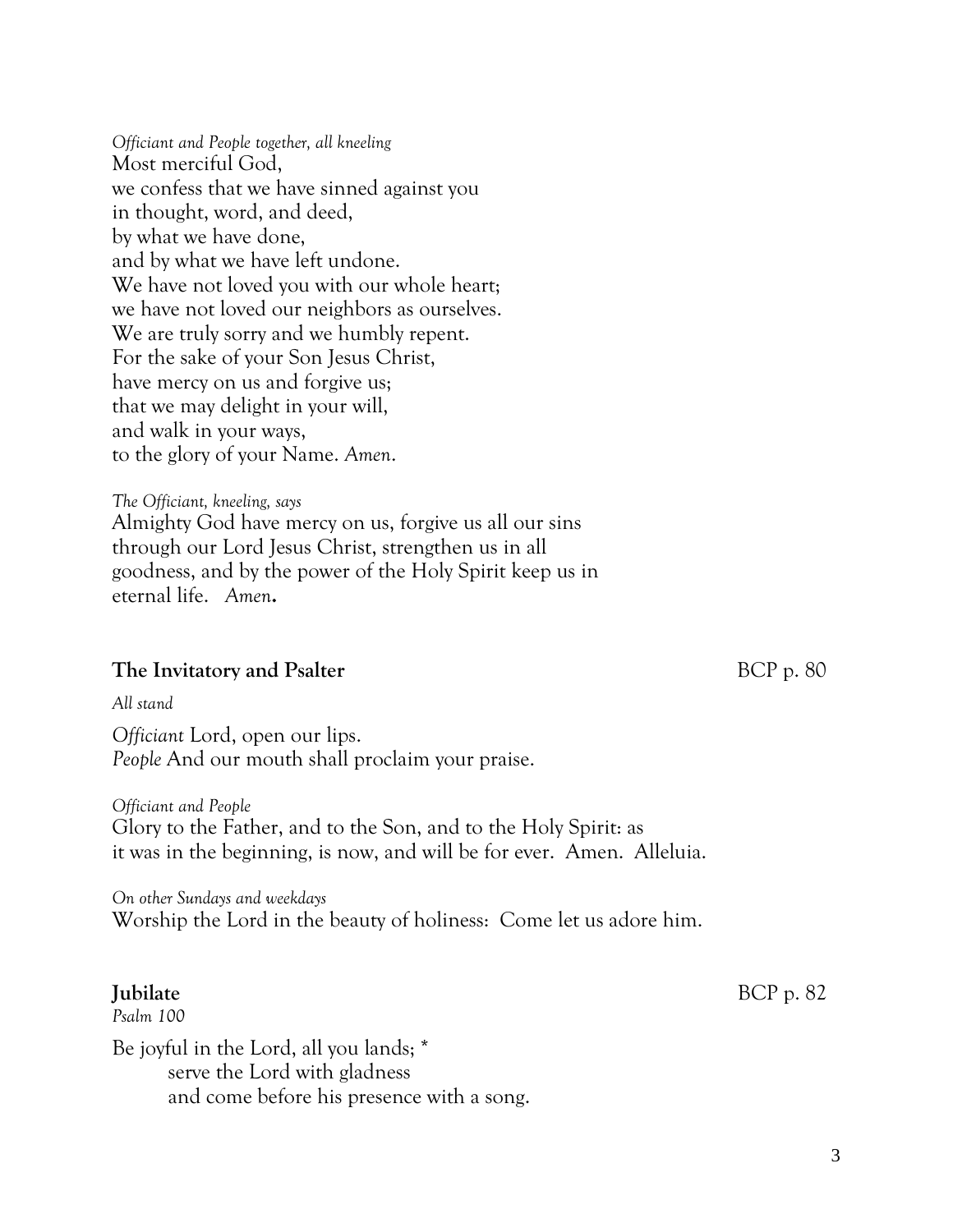Know this: The Lord himself is God; \* he himself has made us, and we are his; we are his people and the sheep of his pasture.

Enter his gates with thanksgiving; go into his courts with praise; \* give thanks to him and call upon his Name.

For the Lord is good; his mercy is everlasting; \* and his faithfulness endures from age to age.

*Please be seated for the Readings*

#### **The Psalm of the Day :** Lamentations 3: 22 -33

*The leader to announce manner of recitation*

<sup>22</sup> The steadfast love of the Lord never ceases, his mercies never come to an end; <sup>23</sup> they are new every morning; great is your faithfulness.  $24$  The Lord is my portion,' says my soul, 'therefore I will hope in him.'  $25$  The Lord is good to those who wait for him, to the soul that seeks him. <sup>26</sup> It is good that one should wait quietly for the salvation of the Lord. <sup>27</sup> It is good for one to bear the yoke in youth, <sup>28</sup> to sit alone in silence when the Lord has imposed it, <sup>29</sup> to put one's mouth to the dust (there may yet be hope), <sup>30</sup> to give one's cheek to the smiter, and be filled with insults. <sup>31</sup> For the Lord will not reject for ever.  $32$  Although he causes grief, he will have compassion according to the abundance of his steadfast love; <sup>33</sup> for he does not willingly afflict or grieve anyone.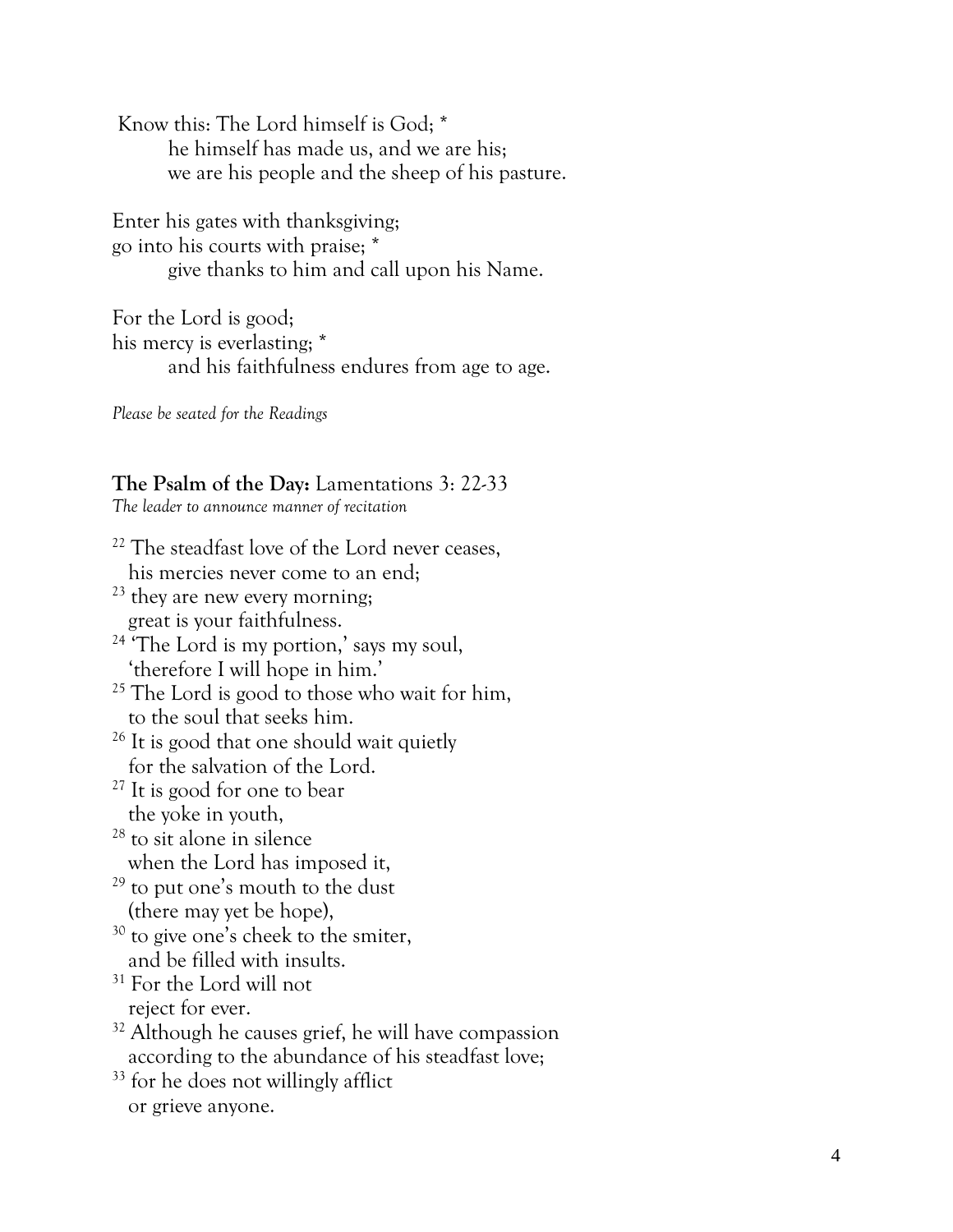#### **THE PROCLAMATION OF THE WORD**

**First Lesson:** Wisdom of Solomon 1:13-15; 2:23-24 *The Reader reads the Old Testament Lesson* 

<sup>13</sup> because God did not make death, and he does not delight in the death of the living. <sup>14</sup> For he created all things so that they might exist; the generative forces of the world are wholesome, and there is no destructive poison in them, and the dominion of Hades is not on earth. <sup>15</sup> For righteousness is immortal.

<sup>23</sup> for God created us for incorruption, and made us in the image of his own eternity,  $^{24}$  but through the devil's envy death entered the world, and those who belong to his company experience it.

#### **Antiguo Testamento:** Sabiduría 1:13-15; 2:23-24

<sup>13</sup> Pues Dios no hizo la muerte ni se alegra destruyendo a los seres vivientes. <sup>14</sup>Todo lo creó para que existiera; lo que el mundo produce es saludable, y en ello no hay veneno mortal; la muerte no reina en la tierra, <sup>15</sup> porque la justicia es inmortal. […] <sup>23</sup> En verdad, Dios creó al hombre para que no muriera, y lo hizo a imagen de su propio ser; <sup>24</sup> sin embargo, por la envidia del diablo entró la muerte en el mundo, y la sufren los que del diablo son.

*Reader:* Hear what the Spirit is saying to God's People. *Answer:* Thanks be to God

**A Song to the Lamb** *Dignus es Revelation 4:11; 5:9-10, 13*

Splendor and honor and royal power \* are yours by right, O God Most High,

**Canticle 18** EOW p. 28-29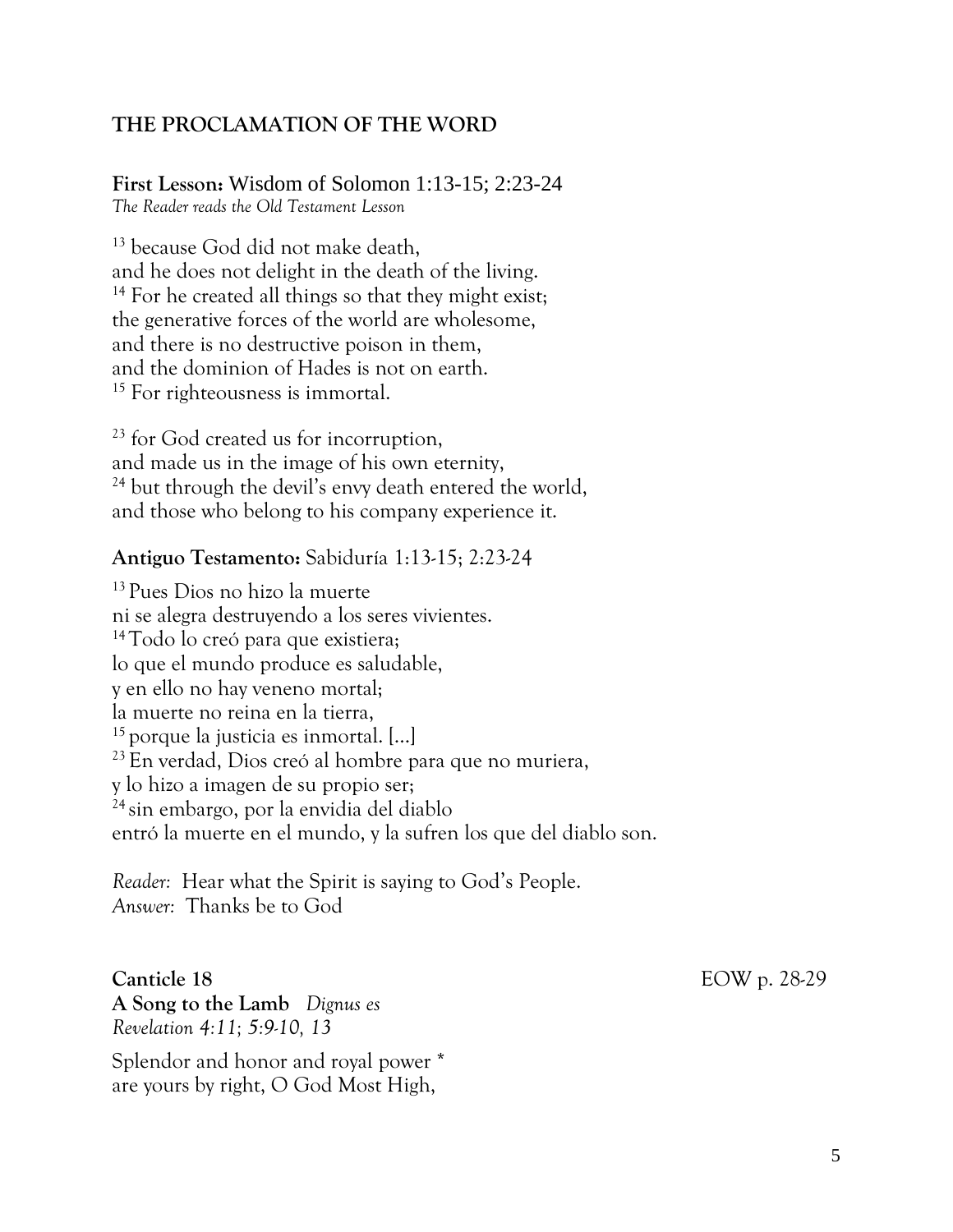For you created everything that is, \* and by your will they were created and have their being; And yours by right, O Lamb that was slain, \* for with your blood you have redeemed for God, From every family, language, people, and nation, \* a royal priesthood to serve our God. And so, to the One who sits upon the throne, \* and to Christ the Lamb, Be worship and praise, dominion and splendor, \* for ever and for evermore.

*Officiant and People* Glory to the Father, and to the Son, and to the Holy Spirit: \* as it was in the beginning, is now, and will be for ever. Amen.

**Second Lesson:** II Corinthians 8:7-15

*The Reader reads the Epistle*

<sup>7</sup>Now as you excel in everything—in faith, in speech, in knowledge, in utmost eagerness, and in our love for you—so we want you to excel also in this generous undertaking.

<sup>8</sup> I do not say this as a command, but I am testing the genuineness of your love against the earnestness of others. <sup>9</sup>For you know the generous act of our Lord Jesus Christ, that though he was rich, yet for your sakes he became poor, so that by his poverty you might become rich. <sup>10</sup>And in this matter I am giving my advice: it is appropriate for you who began last year not only to do something but even to desire to do something— <sup>11</sup>now finish doing it, so that your eagerness may be matched by completing it according to your means. <sup>12</sup>For if the eagerness is there, the gift is acceptable according to what one has—not according to what one does not have. <sup>13</sup>I do not mean that there should be relief for others and pressure on you, but it is a question of a fair balance between <sup>14</sup>your present abundance and their need, so that their abundance may be for your need, in order that there may be a fair balance. <sup>15</sup>As it is written,

'The one who had much did not have too much, and the one who had little did not have too little.'

#### **Nuevo Testamento:** 2 Corintios 8:7-15

<sup>7</sup> Pues ustedes, que sobresalen en todo: en fe, en facilidad de palabra, en conocimientos, en buena disposición para servir y en amor que aprendieron de nosotros, igualmente deben sobresalir en esta obra de caridad.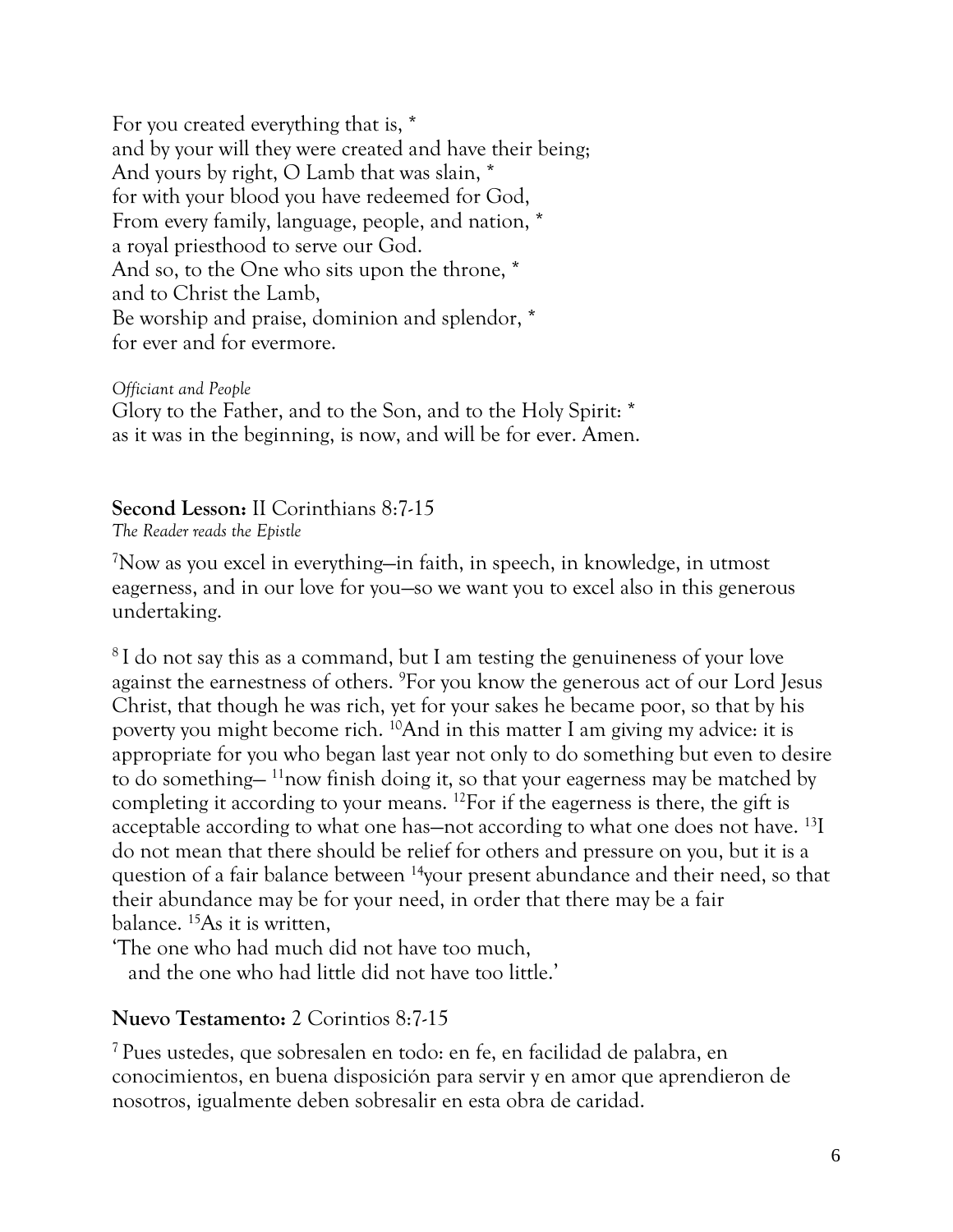<sup>8</sup> No les digo esto como un mandato; solamente quiero que conozcan la buena disposición de otros, para darles a ustedes la oportunidad de demostrar que su amor es verdadero. <sup>9</sup> Porque ya saben ustedes que nuestro Señor Jesucristo, en su bondad, siendo rico se hizo pobre por causa de ustedes, para que por su pobreza ustedes se hicieran ricos.

<sup>10</sup> Por el bien de ustedes les doy mi opinión sobre este asunto. Desde el año pasado, no sólo comenzaron ustedes a hacer algo al respecto, sino a hacerlo con entusiasmo. <sup>11</sup>Ahora pues, dentro de sus posibilidades, terminen lo que han comenzado con la misma buena disposición que mostraron al principio, cuando decidieron hacerlo. <sup>12</sup> Porque si alguien de veras quiere dar, Dios le acepta la ofrenda que él dé conforme a sus posibilidades. Dios no pide lo que uno no tiene. <sup>13</sup> No se trata de que por ayudar a otros ustedes pasen necesidad; se trata más bien de que haya igualdad. <sup>14</sup>Ahora ustedes tienen lo que a ellos les falta; en otra ocasión ellos tendrán lo que les falte a ustedes, y de esta manera habrá igualdad. <sup>15</sup> Como dice la Escritura: «Ni le sobró al que había recogido mucho, ni le faltó al que había recogido poco.»

*Reader:* Hear what the Spirit is saying to God's People. *Answer:* Thanks be to God

**A Song of God's Love**

**Canticle N** EOW p. 37-38

*1 John 4:7-11* Beloved, let us love one another, \* for love is of God. Whoever does not love does not know God, \* for God is Love. In this the love of God was revealed among us, \* that God sent his only Son into the world, so that we might live through Jesus Christ. In this is love, not that we loved God but that God loved us \* and sent his Son that sins might be forgiven. Beloved, since God loved us so much, \* we ought also to love one another. For if we love one another, God abides in us, \* and God's love will be perfected in us.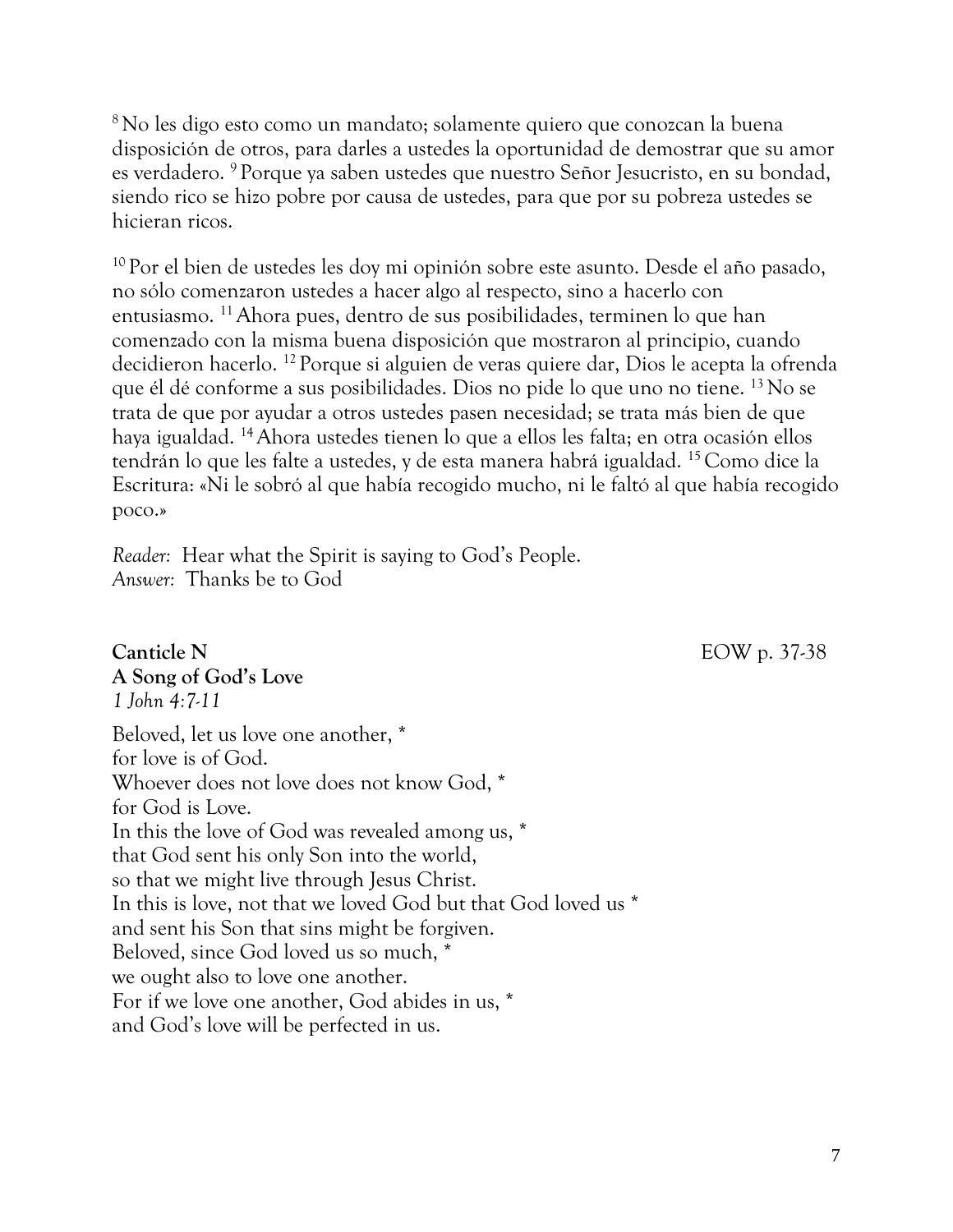*Officiant and People* Glory to the Father, and to the Son, and to the Holy Spirit: as it was in the beginning, is now, and will be for ever. Amen.

#### Gospel Lesson: Mark 5:21-43 *The Reader reads a lesson from the Gospel of John*

<sup>21</sup>When Jesus had crossed again in the boat to the other side, a great crowd gathered round him; and he was by the lake. <sup>22</sup>Then one of the leaders of the synagogue named Jairus came and, when he saw him, fell at his feet <sup>23</sup>and begged him repeatedly, 'My little daughter is at the point of death. Come and lay your hands on her, so that she may be made well, and live.' <sup>24</sup>So he went with him.

And a large crowd followed him and pressed in on him. <sup>25</sup>Now there was a woman who had been suffering from haemorrhages for twelve years. <sup>26</sup>She had endured much under many physicians, and had spent all that she had; and she was no better, but rather grew worse. <sup>27</sup>She had heard about Jesus, and came up behind him in the crowd and touched his cloak, <sup>28</sup>for she said, 'If I but touch his clothes, I will be made well.' <sup>29</sup>Immediately her haemorrhage stopped; and she felt in her body that she was healed of her disease. <sup>30</sup>Immediately aware that power had gone forth from him, Jesus turned about in the crowd and said, 'Who touched my clothes?' <sup>31</sup>And his disciples said to him, 'You see the crowd pressing in on you; how can you say, "Who touched me?" '<sup>32</sup>He looked all round to see who had done it.<sup>33</sup>But the woman, knowing what had happened to her, came in fear and trembling, fell down before him, and told him the whole truth. <sup>34</sup>He said to her, 'Daughter, your faith has made you well; go in peace, and be healed of your disease.'

<sup>35</sup>While he was still speaking, some people came from the leader's house to say, 'Your daughter is dead. Why trouble the teacher any further?' <sup>36</sup>But overhearing what they said, Jesus said to the leader of the synagogue, 'Do not fear, only believe.' <sup>37</sup>He allowed no one to follow him except Peter, James, and John, the brother of James. <sup>38</sup>When they came to the house of the leader of the synagogue, he saw a commotion, people weeping and wailing loudly. <sup>39</sup>When he had entered, he said to them, 'Why do you make a commotion and weep? The child is not dead but sleeping.' <sup>40</sup>And they laughed at him. Then he put them all outside, and took the child's father and mother and those who were with him, and went in where the child was. <sup>41</sup>He took her by the hand and said to her, 'Talitha cum', which means, 'Little girl, get up!' <sup>42</sup>And immediately the girl got up and began to walk about (she was twelve years of age). At this they were overcome with amazement. <sup>43</sup>He strictly ordered them that no one should know this, and told them to give her something to eat.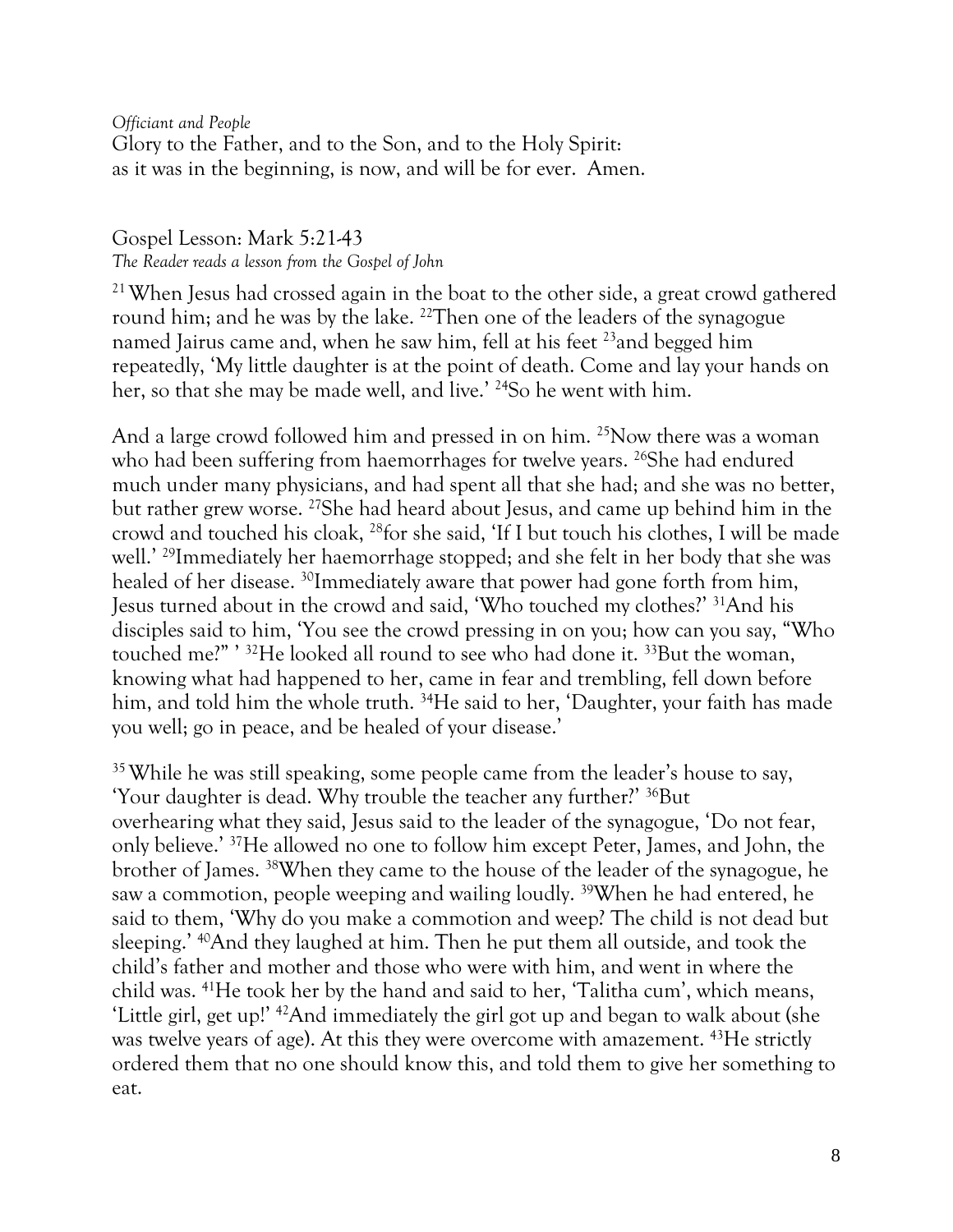#### **El Evangelio:** Marcos 5:21-43

<sup>21</sup> Cuando Jesús regresó en la barca al otro lado del lago, se le reunió mucha gente, y él se quedó en la orilla. <sup>22</sup> En esto llegó uno de los jefes de la sinagoga, llamado Jairo, que al ver a Jesús se echó a sus pies <sup>23</sup> y le rogó mucho, diciéndole: —Mi hija se está muriendo; ven a poner tus manos sobre ella, para que sane y viva.

<sup>24</sup> Jesús fue con él, y mucha gente lo acompañaba apretujándose a su alrededor. <sup>25</sup> Entre la multitud había una mujer que desde hacía doce años estaba enferma, con derrames de sangre. <sup>26</sup>Había sufrido mucho a manos de muchos médicos, y había gastado todo lo que tenía, sin que le hubiera servido de nada. Al contrario, iba de mal en peor. <sup>27</sup> Cuando oyó hablar de Jesús, esta mujer se le acercó por detrás, entre la gente, y le tocó la capa. <sup>28</sup> Porque pensaba: «Tan sólo con que llegue a tocar su capa, quedaré sana.» <sup>29</sup>Al momento, el derrame de sangre se detuvo, y sintió en el cuerpo que ya estaba curada de su enfermedad. <sup>30</sup> Jesús, dándose cuenta de que había salido poder de él, se volvió a mirar a la gente, y preguntó: —¿Quién me ha tocado la ropa?

<sup>31</sup> Sus discípulos le dijeron: —Ves que la gente te oprime por todos lados, y preguntas "¿Quién me ha tocado?"

<sup>32</sup> Pero Jesús seguía mirando a su alrededor, para ver quién lo había tocado. <sup>33</sup> Entonces la mujer, temblando de miedo y sabiendo lo que le había pasado, fue y se arrodilló delante de él, y le contó toda la verdad. <sup>34</sup> Jesús le dijo: —Hija, por tu fe has sido sanada. Vete tranquila y curada ya de tu enfermedad.

<sup>35</sup>Todavía estaba hablando Jesús, cuando llegaron unos de casa del jefe de la sinagoga a decirle al padre de la niña: —Tu hija ha muerto. ¿Para qué molestar más al Maestro?

<sup>36</sup> Pero Jesús, sin hacer caso de ellos, le dijo al jefe de la sinagoga: —No tengas miedo; cree solamente.

<sup>37</sup> Y no dejó que lo acompañaran más que Pedro, Santiago y Juan, el hermano de Santiago. <sup>38</sup>Al llegar a la casa del jefe de la sinagoga y ver el alboroto y la gente que lloraba y gritaba, <sup>39</sup> entró y les dijo: —¿Por qué hacen tanto ruido y lloran de esa manera? La niña no está muerta, sino dormida.

<sup>40</sup> La gente se rió de Jesús, pero él los hizo salir a todos, y tomando al padre, a la madre y a los que lo acompañaban, entró a donde estaba la niña. <sup>41</sup> La tomó de la mano y le dijo: —Talitá, cum (que significa: «Muchacha, a ti te digo, levántate»). <sup>42</sup>Al momento, la muchacha, que tenía doce años, se levantó y echó a andar. Y la gente se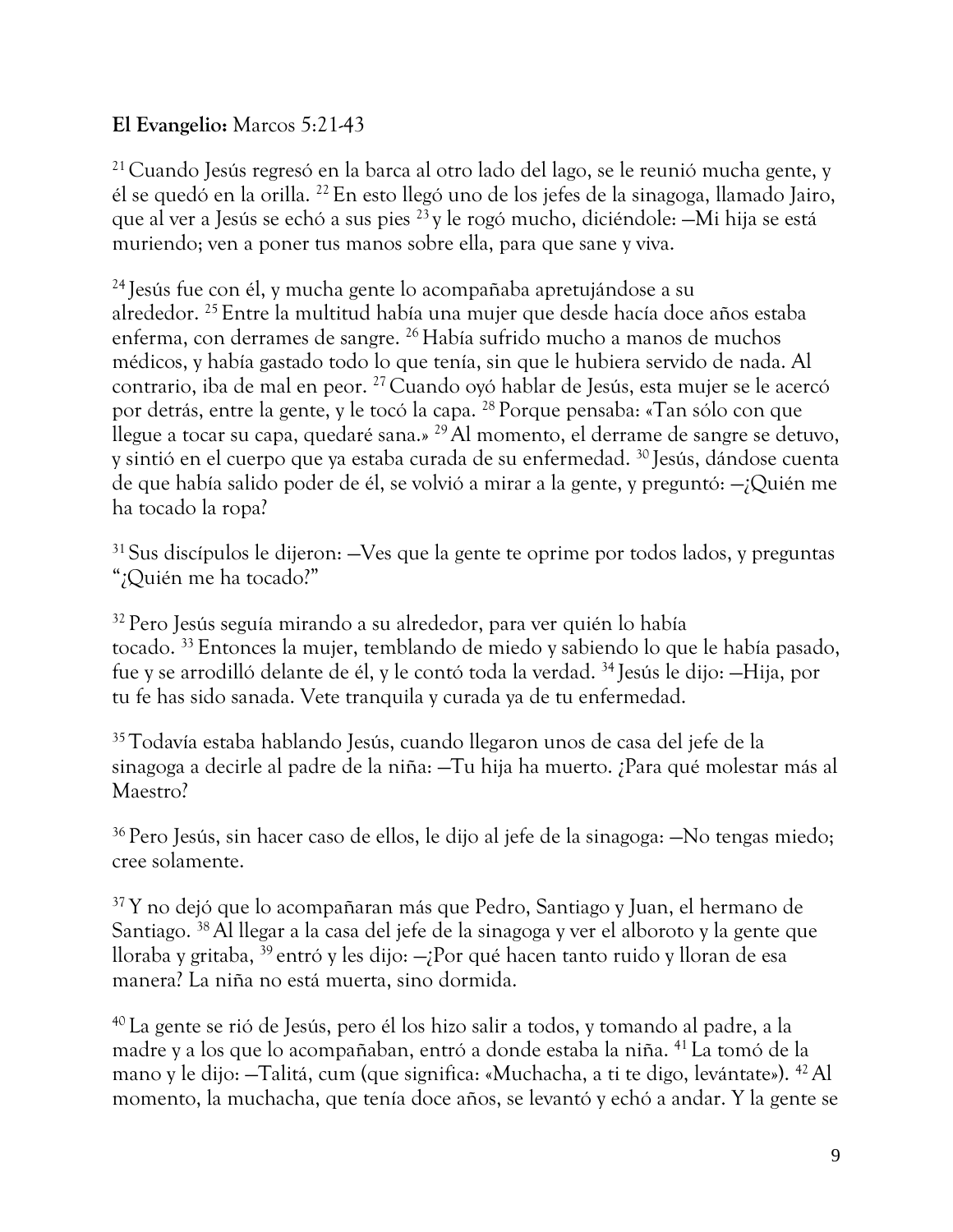quedó muy admirada. <sup>43</sup> Pero Jesús ordenó severamente que no se lo contaran a nadie, y luego mandó que dieran de comer a la niña.

*Reader:* Hear what the Spirit is saying to God's People. *Answer:* Thanks be to God

**SERMON -** *Today's sermon is entitled "Expectant Hope" and has been prepared by The Rev. Lucy Stricklund. Rev. Stricklund currently serves as curate at St. John's Episcopal Church in New Braunfels, Texas, and holds a Master of Divinity and a Master of Arts in Spiritual Formation from the Episcopal Seminary of the Southwest in Austin, Texas.*

#### **THE CREED AND THE PRAYERS**

**The Apostles' Creed** BCP p. 96 *Officiant and People together say, all standing* 

I believe in God, the Father almighty, creator of heaven and earth. I believe in Jesus Christ, his only Son, our Lord, He was conceived by the power of the Holy Spirit and born of the Virgin Mary. He suffered under Pontius Pilate, was crucified, died, and was buried. He descended to the dead. On the third day he rose again, He ascended into heaven, and is seated at the right hand of the Father. He will come again to judge the living and the dead. I believe in the Holy Spirit, the holy catholic Church, the communion of saints, the forgiveness of sins, the resurrection of the body, and the life everlasting. Amen.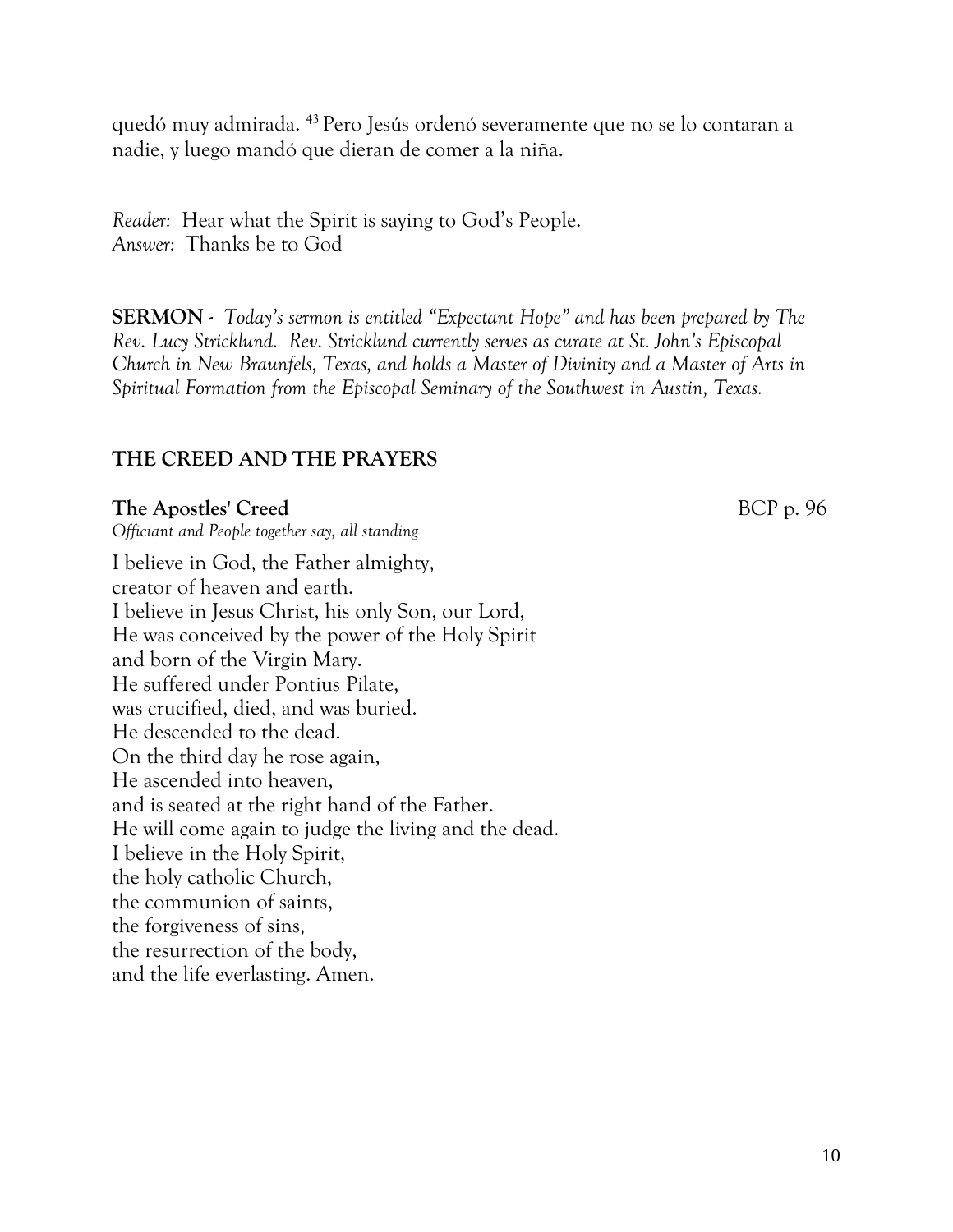#### **The Lord's Prayer** BCP. p. 97

*The people stand or kneel*

*Officiant and People*  Our Father in heaven, hallowed be your Name, your kingdom come, your will be done, on earth as in heaven. Give us today our daily bread. Forgive us our sins as we forgive those who sin against us.

Save us from the time of trial, And deliver us from evil. For the kingdom, the power, And the glory are yours, Now and for ever. Amen.

#### **Suffrage A** BCP p. 97

V. Show us your mercy, O Lord;

- R. And grant us your salvation.
- V. Clothe your ministers with righteousness;
- R. Let your people sing with joy.
- V. Give peace, O Lord, in all the world;
- R. For only in you can we live in safety.
- V. Lord, keep this nation under your care;
- R. And guide us in the way of justice and truth.
- V. Let your way be known upon earth;
- R. Your saving health among all nations.
- V. Let not the needy, O Lord, be forgotten;
- R. Nor the hope of the poor be taken away.
- V. Create in us clean hearts, O God;
- R. And sustain us with your Holy Spirit.

*The Officiant then says the following Collects*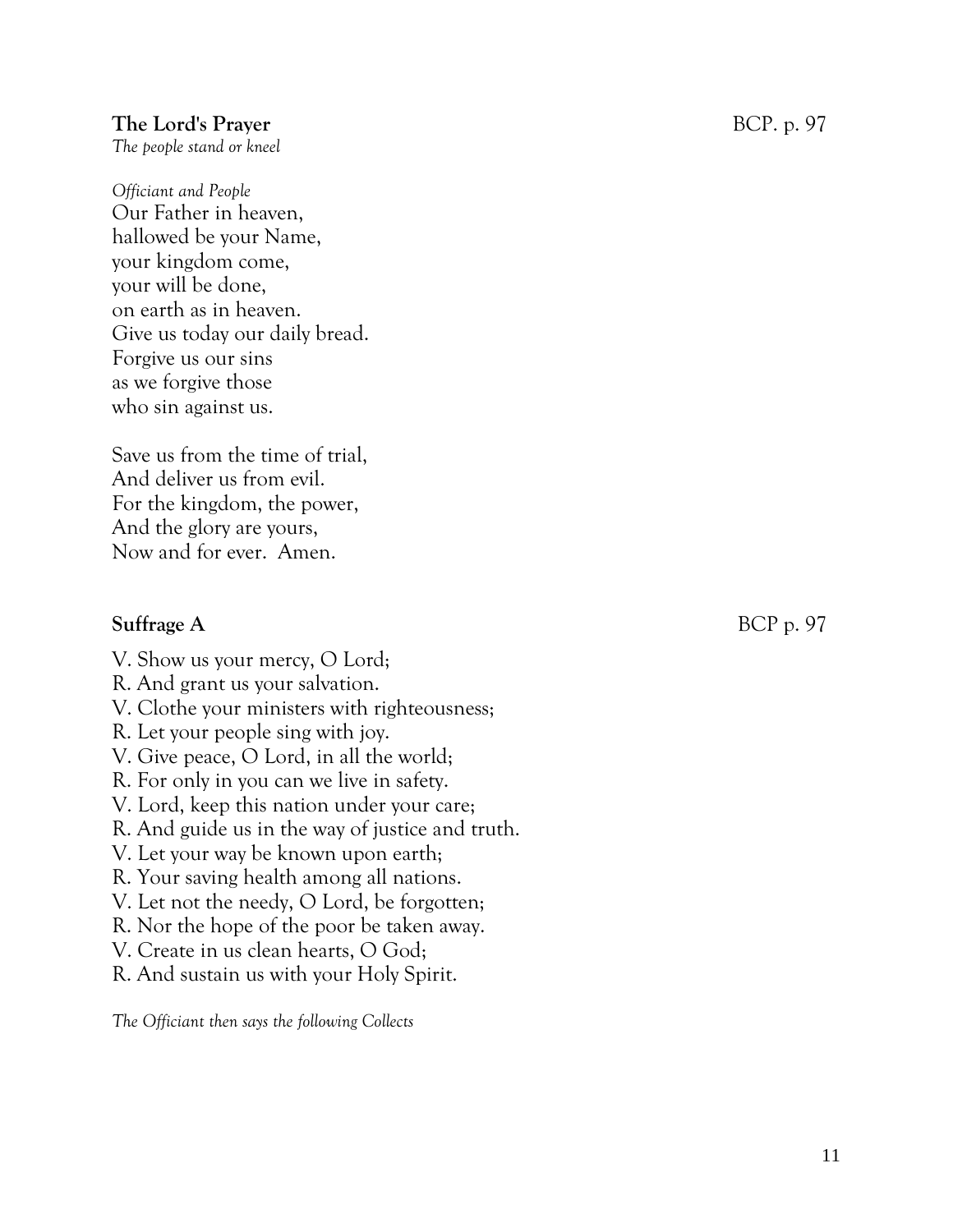#### **The Collect of the Day** (*in unison)*

Almighty God, you have built your Church upon the foundation of the apostles and prophets, Jesus Christ himself being the chief cornerstone: Grant us so to be joined together in unity of spirit by their teaching, that we may be made a holy temple acceptable to you; through Jesus Christ our Lord, who lives and reigns with you and the Holy Spirit, one God, for ever and ever. Amen.

#### **The Diocesan Collect** *(in unison)*

Gracious God, through the movement of your Holy Spirit, strengthen us here at St. Paul's by-the-Sea and in the Diocese of Easton as an inviting and welcoming people; receive our worship, nurture our life in Christ that we may evermore faithfully serve all your people, both near and far; this we pray through Jesus Christ our Lord. *Amen.*

#### **The Prayers of the People Form III** BCP p. 387

*The Leader and People pray responsively*

Father, we pray for your holy Catholic Church; *That we all may be one.*

Grant that every member of the Church may truly and humbly serve you;

On the Diocesan Cycle of Prayer: We give thanks for the witness of God's people at St. Paul's, Centreville, and for their Rector, the Rev. Mary Friel, and her husband, John. We give thanks to their Deacon, the Rev. Peggy Samuels, and her spouse, Larry.

And on the Local Faith Communities Prayer Cycle: We give thanks for the witness of God's people at Taylorville United Methodist Church, Berlin

*That your Name may be glorified by all people.*

We pray for Santosh, our Bishop and all bishops, priests, and deacons; *That they may be faithful ministers of your Word and Sacraments.*

We pray for all who govern and hold authority in the nations of the world; *That there may be justice and peace on the earth.*

Give us grace to do your will in all that we undertake; *That our works may find favor in your sight.*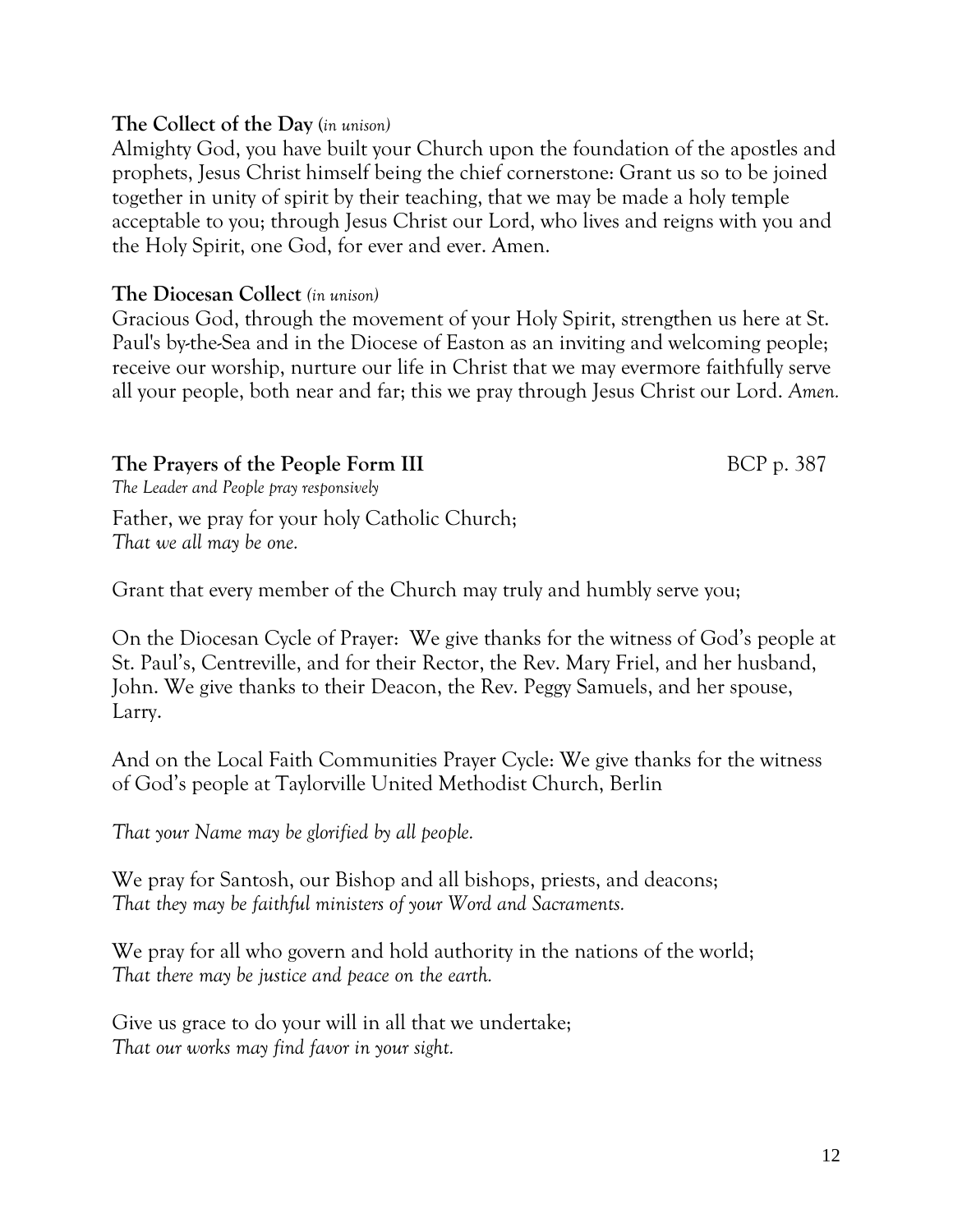Have compassion on those who suffer from any grief or trouble, especially those on our prayer list; *That they may be delivered from their distress.*

Give to the departed eternal rest; *Let light perpetual shine upon them.*

We praise you for your saints who have entered into joy; *May we also come to share in your heavenly kingdom.*

Let us pray for our own needs and those of others. *Silence*

We pray for those celebrating birthdays this week, and anniversaries, especially Dan & Debbie Harris.

*The Bishop has asked that we pray the following two prayers during this time of pandemic:*

#### **The Prayer for Peace** BCP p. 815

Eternal God, in whose perfect kingdom no sword is drawn but the sword of righteousness, no strength known but the strength of love: So mightily spread abroad your Spirit, that all peoples may be gathered under the banner of the Prince of Peace, as children of one Father; to whom be dominion and glory, now and for ever. *Amen.*

**The Prayer for the Human Family** BCP p. 815 O God, you made us in your own image and redeemed us through Jesus your Son: Look with compassion on the whole human family; take away the arrogance and hatred which infect our hearts; break down the walls that separate us; unite us in bonds of love; and work through our struggle and confusion to accomplish your purposes on earth; that, in your good time, all nations and races may serve you in harmony around your heavenly throne; through Jesus Christ our Lord. *Amen.*

We ask God to heal us, to show us the way to healing, to show us the way to be one nation under God, indivisible, with liberty and justice for all.

#### **A** Prayer for Mission BCP p.100

Almighty and everlasting God, by whose Spirit the whole body of your faithful people is governed and sanctified: Receive our supplications and prayers which we offer before you for all members of your holy Church, that in their vocation and

13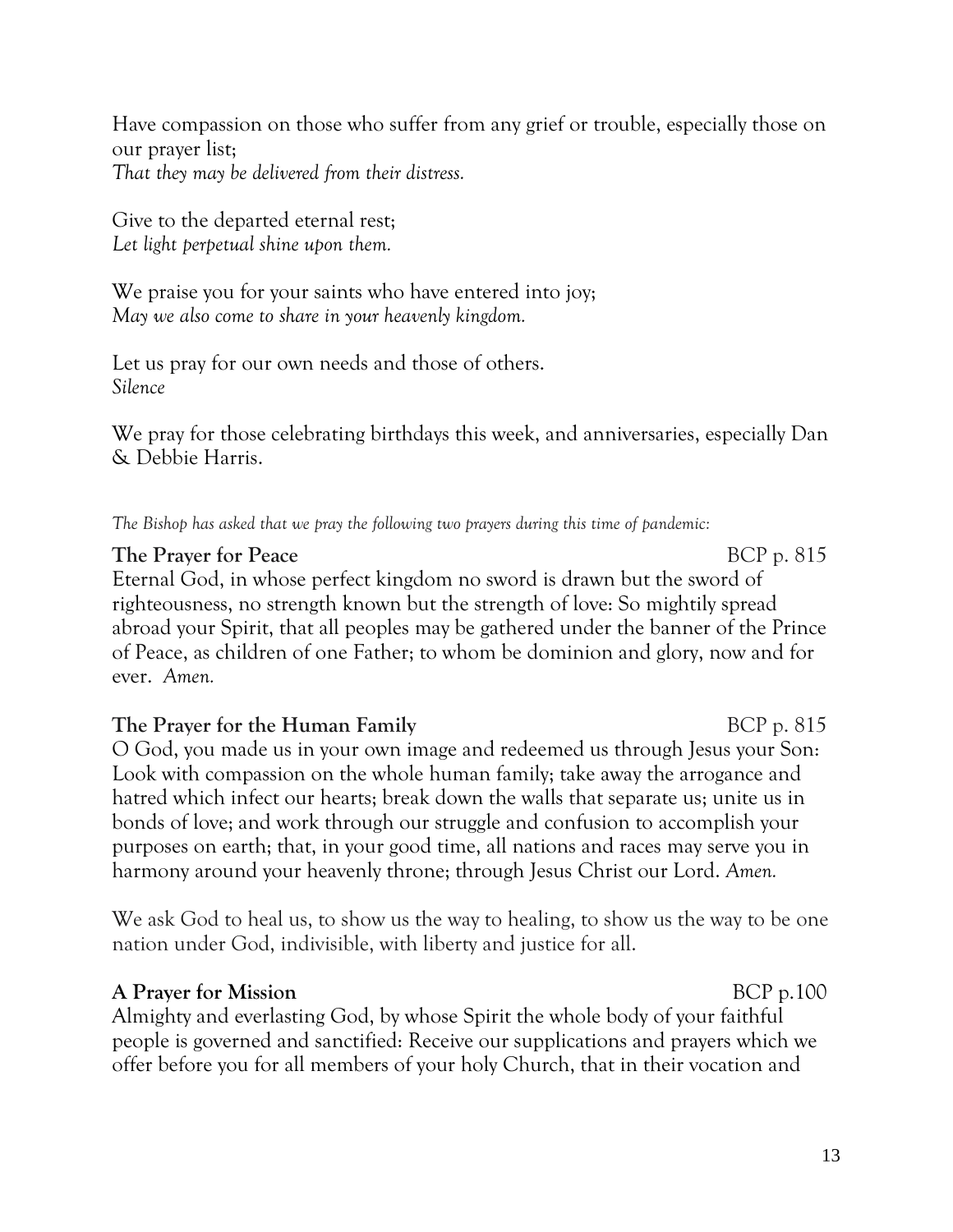ministry they may truly and devoutly serve you; through our Lord and Savior Jesus Christ. *Amen.*

**Hymn** Hymnal 656

1 Blest are the pure in heart, for they shall see our God; the secret of the Lord is theirs, their soul is Christ's abode.

2 The Lord, who left the heavens our life and peace to bring, to dwell in lowliness with us, our pattern and our King;

3 he to the lowly soul will still himself impart and for his dwelling and his throne will choose the pure in heart.

#### **ANNOUNCEMENTS**

#### **The General Thanksgiving** BCP p. 101

*Officiant and People*

Almighty God, Father of all mercies, we your unworthy servants give you humble thanks for all your goodness and loving-kindness to us and to all whom you have made. We bless you for our creation, preservation, and all the blessings of this life; but above all for your immeasurable love in the redemption of the world by our Lord Jesus Christ; for the means of grace, and for the hope of glory. And, we pray, give us such an awareness of your mercies, that with truly thankful hearts we may show forth your praise, not only with our lips, but in our lives, by giving up our selves to your service, and by walking before you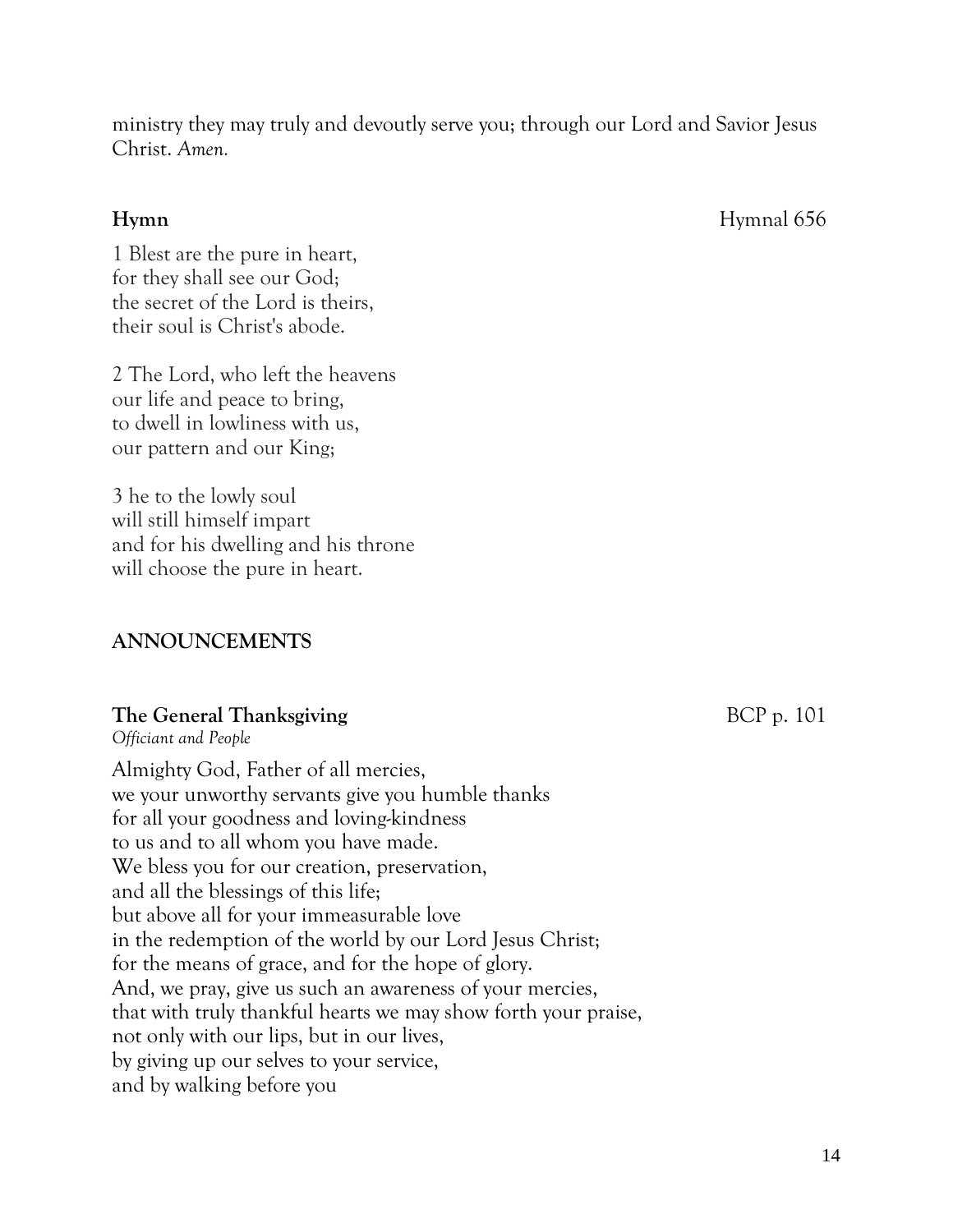in holiness and righteousness all our days; through Jesus Christ our Lord, to whom, with you and the Holy Spirit, be honor and glory throughout all ages. *Amen.*

### **A Prayer of St. Chrysostom** BCP p. 102

Almighty God, you have given us grace at this time with one accord to make our common supplication to you; and you have promised through your well-beloved Son that when two or three are gathered together in his Name you will be in the midst of them: Fulfill now, O Lord, our desires and petitions as may be best for us; granting us in this world knowledge of your truth, and in the age to come life everlasting. *Amen.*

*Then may be said Officiant:* Let us bless the Lord. *People:* Thanks be to God.

### **Closing Hymn** Hymnal 530

1 Spread, O spread, thou mighty word, spread the kingdom of the Lord, that to earth's remotest bound all may heed the joyful sound;

2 word of how the Father's will made the world, and keeps it, still; how his only Son he gave, earth from sin and death to save;

3 word of how the Savior's love earth's sore burden doth remove; how forever, in its need, through his death the world is freed;

*Officiant*

"Life is short. We don't have much time to gladden the hearts of those who walk this way with us. So, be swift to love and make haste to be kind." ― Henri-Frédéric Amiel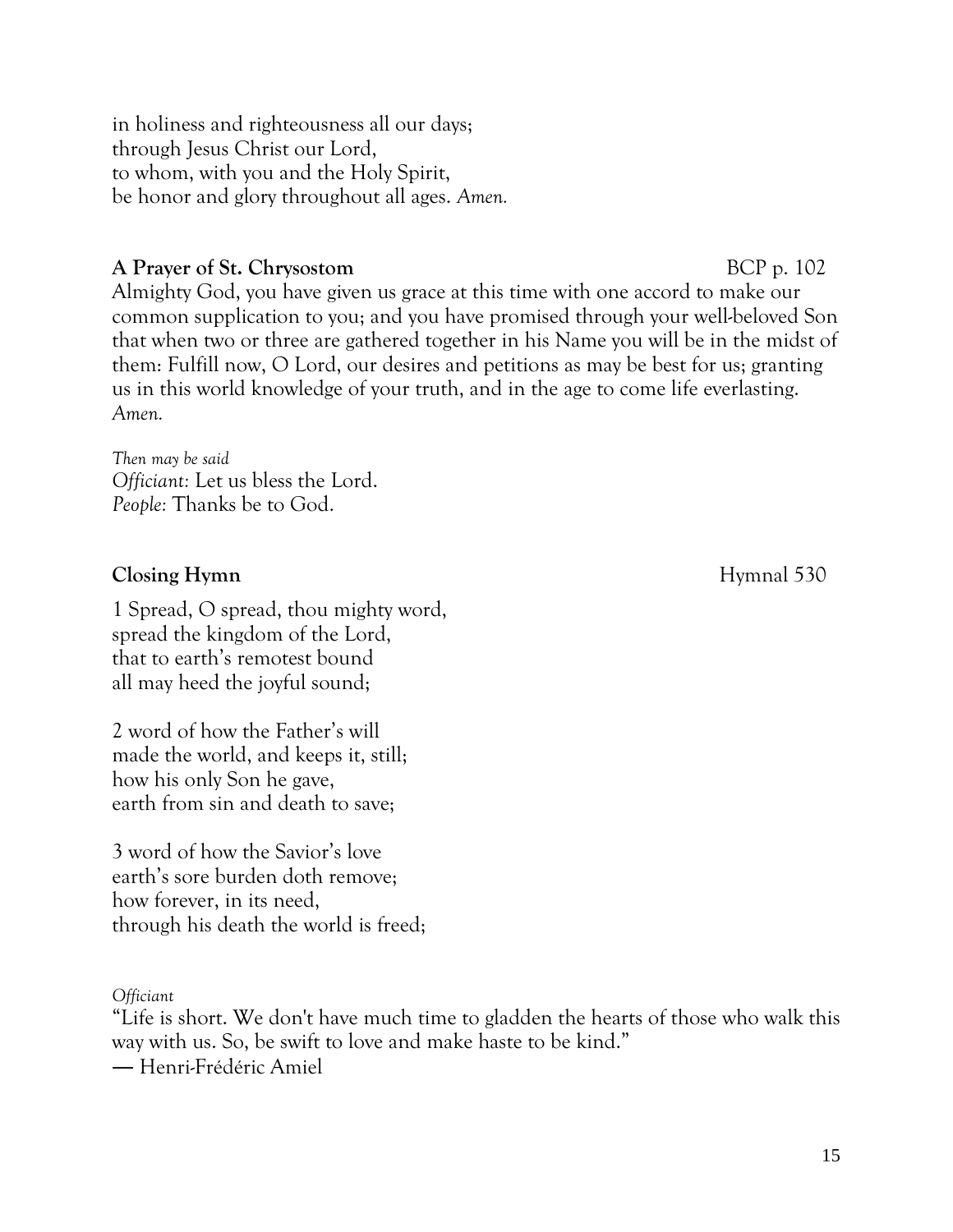*Officiant*

May the God of hope fill us with all joy and peace in believing through the power of the Holy Spirit. Amen. Romans 15:13 the Holy Spirit. Amen.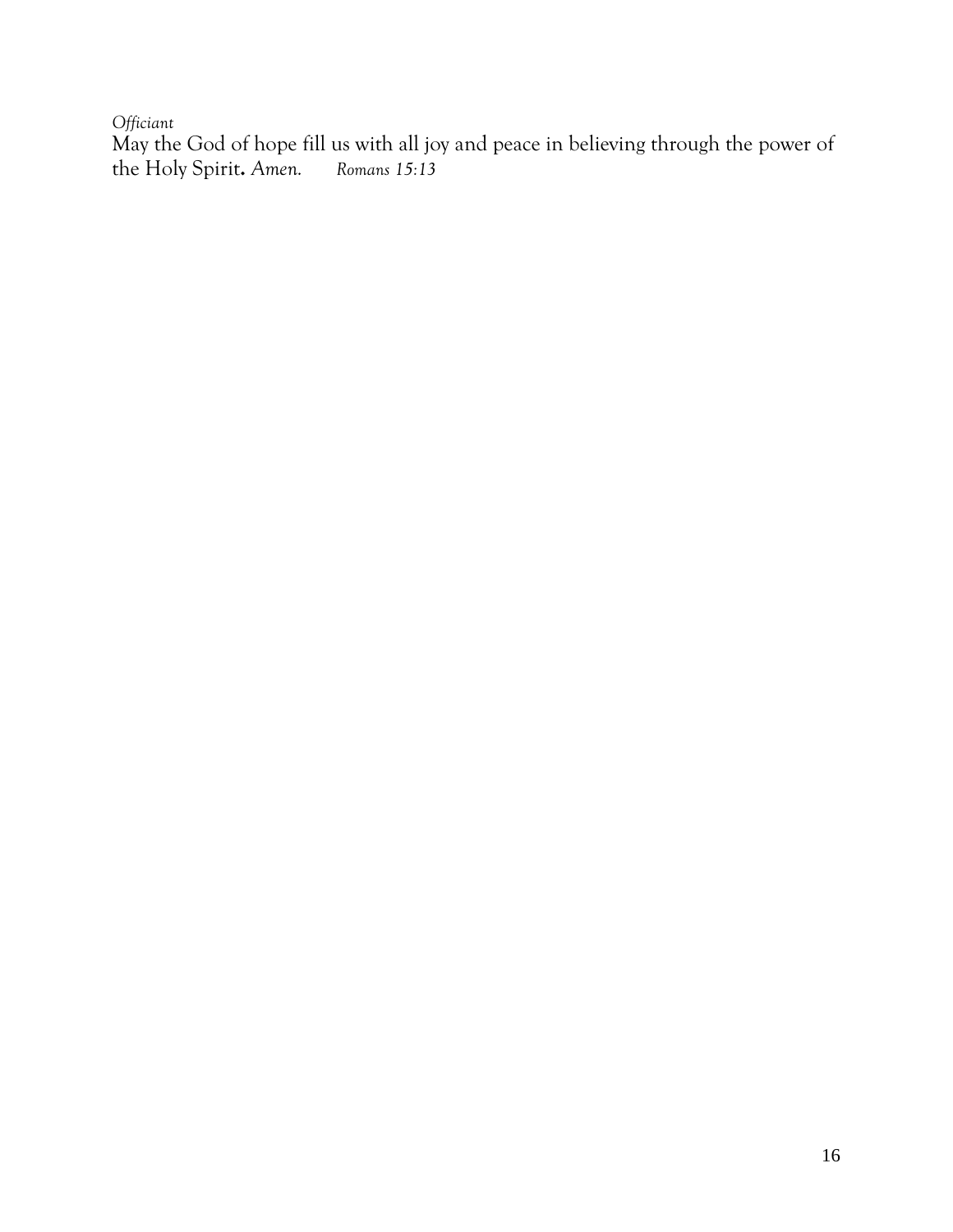## **Welcome to St. Paul's by-the-Sea Episcopal Church**

## **Prayer List**

Beverly Cooper, Robbie Whittington Joyce, Cathy, Shelton Watson, David Rouch, Danny Haberman, Joan Leatherwood, Christopher, Rachel Lee, Cindy Dreslin, Kyle Harmon, Shirley Connor, Nancy Turnbull, Joe Walcott, Jan West, Scott Burke, Jose Cabrera, Deborah Gooch, Jan Richardson, Joan Kamorowski, Melissa Martin, Ryan Fischer, Hannah Wolf, Julia Rayfield, Debbie Simpkins, Ember Poppiti, Max Long, Cary, Cathy & Mark Baxley, Katlyn, Mary Scott, Etta, Chris Lynch, Tom Stearns, David Warren, Aunua, Letty Trimper Hurst, Ann Smith, Ann Plowman, Matt Leszcz & family, Kenneth Rudia, Catherin Hatfield, Rev. Penny Morrow, James Miller, Fr. Joe Rushton, Connie Mayers, Doug Dryden, Brian Friedman, Grace, Fr. Ron Knapp, Ronnie Skinner, Alan Farley

## **This Week We Pray For ...**

Diocesan Cycle of Prayer: We give thanks for the witness of God's people at St. Paul's, Centreville, and for their Rector, the Rev. Mary Friel, and her husband, John. We give thanks to their Deacon, the Rev. Peggy Samuels, and her spouse, Larry.

Local Faith Communities Prayer Cycle: Taylorville United Methodist Church, Berlin

Anniversaries: Dan & Debbie Harris

Altar Flowers: Given to the Glory of God and in loving memory of Ken MacMullin by Elsie MacMullin.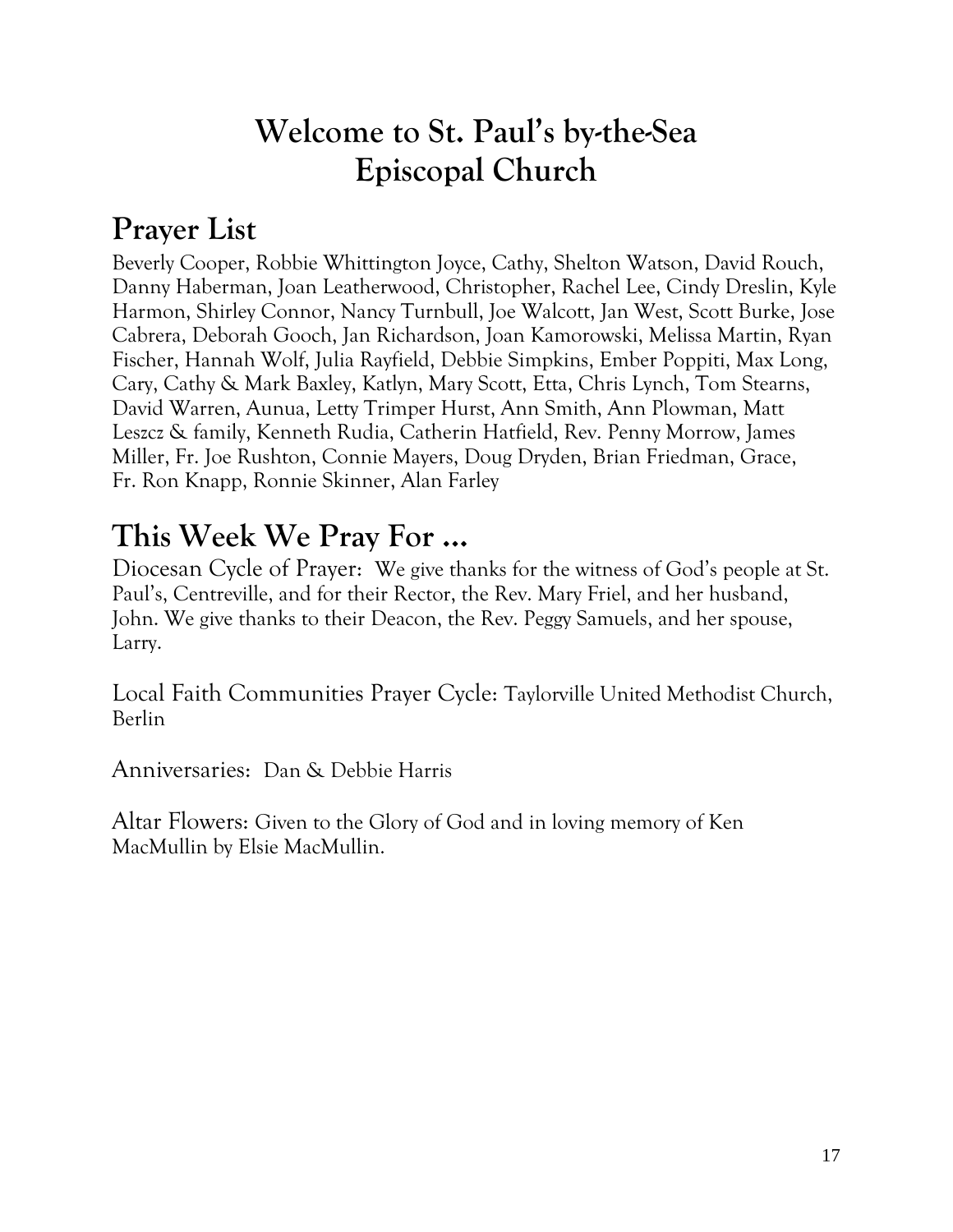## June 27th, 2021 – July 24th, 2021

| <b>Sun</b>                                                                                                                       | <b>Mon</b>                                   | <b>Tue</b>       | <b>Wed</b>                              | <b>Thu</b> | <b>Fri</b>     | <b>Sat</b> |
|----------------------------------------------------------------------------------------------------------------------------------|----------------------------------------------|------------------|-----------------------------------------|------------|----------------|------------|
| June 27<br>V Pentecost<br>10 am<br>Morning Prayer<br>In-Person &<br>Facebook<br>Ipm Private<br><b>Baptism</b>                    | 28                                           | 29               | 30                                      | July I     | $\overline{2}$ | 3          |
| July 4<br>VI Pentecost<br>10 am<br>Holy Eucharist<br>w/ Fr. Ron Knapp<br>In-Person &<br>Facebook                                 | 5<br>Church Office<br>Closed                 | $\boldsymbol{6}$ | $\boldsymbol{7}$                        | 8          | 9              | 10         |
| July 11<br><b>VII Pentecost</b><br>10 am<br>Holy Eucharist<br>w/ Pastors Blake<br>& Karen<br>Wamester<br>In-Person &<br>Facebook | 12<br>Vestry Mtg.<br>5:30pm at the<br>Church | 13               | 4<br>Gary<br>Cooper's<br>Funeral<br>Ipm | 15         | 16             | 17         |
| July 18<br><b>VIII Pentecost</b><br>10 am<br>Morning Prayer<br>In-Person &<br>Facebook                                           | 9                                            | 20               | 21                                      | 22         | 23             | 24         |

**Shepherds Crook** is open on Mondays, Tuesdays, Thursdays and Saturdays in DeWees Hall from 10am to Noon, serving free dry food goods. On Saturdays the NOEL Community will provide free carry out lunches.